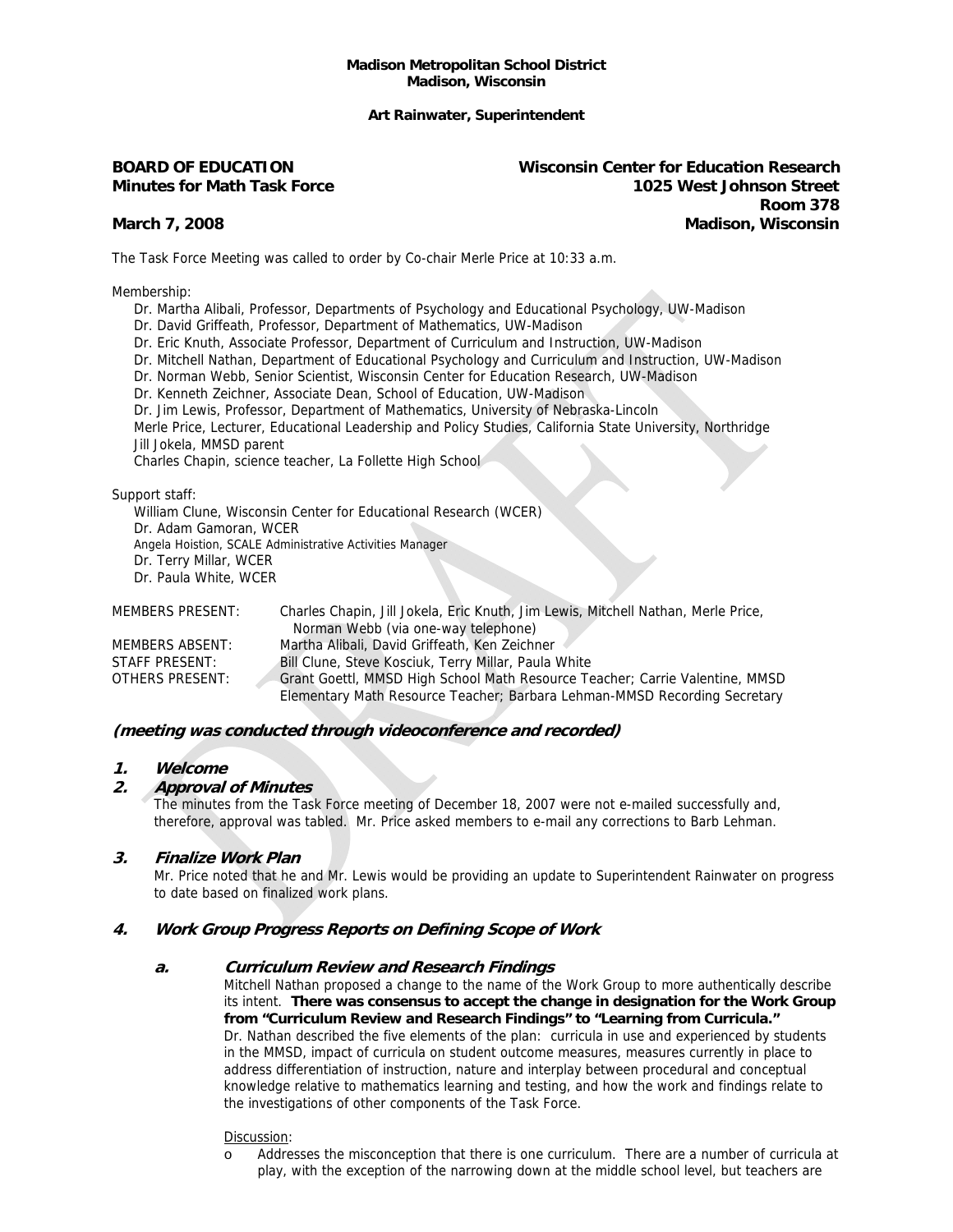also drawing from supplementary materials. There are a range of pathways for math experiences. The work plan would give an overview by level of program of what exists.

- o The question from the Board about whether it was desirable to have one or more curriculums would be addressed in broad terms. Dr. Nathan has been hearing both sides of that issue, even from the same corners. The report would give a summary of that issue but he did not know if they could make a recommendation or get that definitive. He was most familiar with districts where there is a lot of student mobility and the idea of continuity has desirability.
- o Mobility and professional development will also be addressed in the report. Mobility more of an issue on the east side than the west side of Madison.
- o Normal to have a plethora of curricula. Complicates whole standards-based approach. Most of the larger-sized districts have a variety and teachers have a lot of autonomy with supplementing.
- o Fidelity of implementation is a key issue.
- o Different programs are piloted all the time and that will probably continue.
- o Could say that variety is good for children to have places to plug into. Could expand on the normative idea of purchasing commercial curricula vs. richer, in-house materials. Standards tell the teachers what needs to be taught. Published materials often are missing some aspect of the standards. District tries to define core resources; guides that help people with classroom organization.
- o Materials will bring district to a certain place then it falls on teacher knowledge. Professional Development is broader about what math knowledge is.
- o Cannot bring in the enacted curriculum to reach a conclusion on whether it has a large influence.
- o Have to frame all these issues as part of a system.
- o Mr. Sniff brought the materials about the standards where one might go for resources. They are also posted. People can go to more than one place to cover the standards.
- o Diversity of resources is out of response to student needs. Do not see how one curriculum can help.
- o District wants the teachers to know their subject and their students very well.
- o District cannot keep class size low and consistent without combining classes; multi-age with two curricula based on materials vs. what the children know.
- o Have to meet the students where they are as a foundational principle.
- o Group can report out on what the research literature says relative to the effects on learning of the curriculum and other factors, i.e., how instructional process is going, family factors, school factors.
- o Want to include a summary of the NRC report that came out in favor of Connected Math but was not conclusive—cannot control for teacher effects, positive effects of all curricula, etc.
- o Would like to give some portrayal of the opportunities for accelerated performance—want to document informal ways things are made available for differentiation.
- o Nature of interplay between conceptual and procedural knowledge—getting back to basics vs. new math. Want to get at the literature on that.
- o Also helps to say why there are choices that get made around things. If the district is aware of this issue and take steps, it would be interesting to know that. If some curriculum has a weakness, then what the district does.
- o To what extent does the district supplement based on assessments vs. standards? If you broke down WKCE by grade, they are very closely matched. Predictions can be made with regard to performance.
- o Board raised concerns about Connected Math and Core Plus.
- o Study done 4-5 years ago by Colorado State that looked at calculus showing no difference on the exams for procedural but there was conceptually.
- o Group's work needs to interface with the other working groups.

#### **There was consensus to accept the five elements and action plans as the scope of work for the Learning from Curricula work group.**

Mr. Price assigned these tasks to Dr. Nathan who was asked to update the actions based on today's input and forward to Mr. Price.

Mr. Price clarified that the number of Task Force members who could meet without crossing the official meeting threshold was five or less.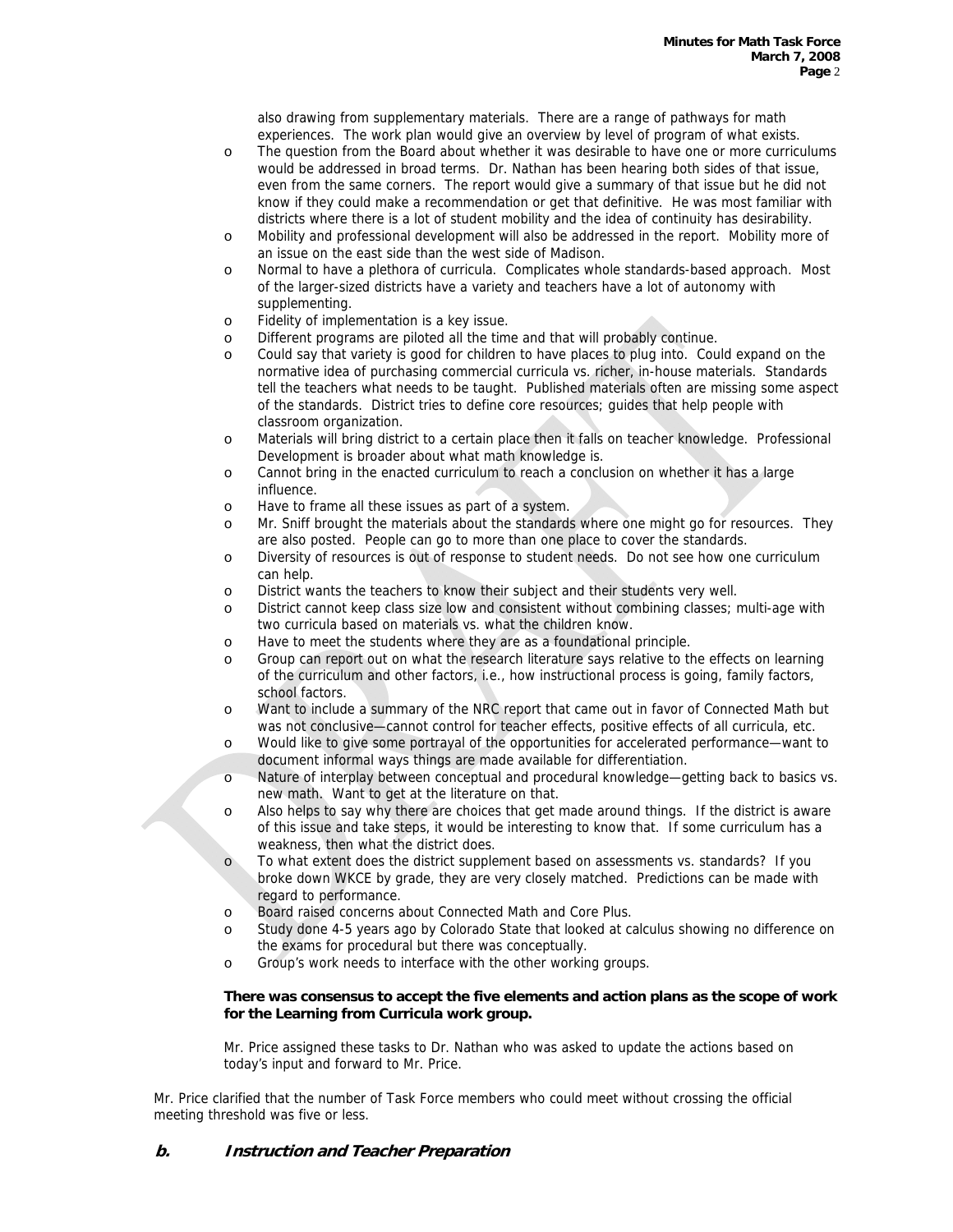Mr. Knuth distributed a copy of the Group's scope of work and proposed report (a copy is attached to the original of these minutes).

 Three main areas: Research and professional organization recommendations; Middle school mathematics teachers' mathematics preparation; and Mathematics professional development opportunities.

#### Discussion:

- ◆ Include elementary math targeted at middle school, e.g., Math Masters. There is information out there to address the Math Masters program and its effect on student achievement.
- **\*** Mr. Millar suggested several levels of analyses.
- $\clubsuit$  Mr. Clune agreed that there should be more about the teachers than the students.
- $\div$  Issue of ideal teacher qualifications in Section 1 not definitive research but it will address best practices in terms of preparation.
- ◆ Data are available to conclude that there is equity in terms of resources.

# **c. Analysis of Student Achievement**

 Bill Clune spoke to Norman Webb over the phone. Mr. Webb reported that the working group's outline was distributed at the last meeting and the general format was acceptable. Components: status of student mathematics achievement, attainment of students in mathematics, postsecondary mathematics performance, questions to be answered from existing data, and recommendations for future studies and data collection.

## Discussion:

- All the data will not be available by May but may be in June.
- $\triangleright$  Kurt Kiefer has all the MMSD data. He stressed the diversity of the student body and how that has changed; seems to dovetail with the discussion on curricula.
- $\triangleright$  Need the number that reflects annual growth of how the students are doing that is not available right now. Also do not see evaluation of the outcomes of curriculum, i.e., Connected Math. Mr. Kiefer says the data is not there yet. Dr. Webb also commented that it is too difficult to link the data to curriculum but noted that the district is working on a methodology that would allow this to happen later.
	- o Study focus? Research shows the effect of curricula is very small; not much gain moving from one to another. Are we trying to evaluate how curriculum is implemented in Madison, e.g., Connected Math skills to get across?
	- o Could take before-and-after Connected Math WKCE scores and look at conceptual and procedural thread. Would also have to look at other changes and how many years out is reasonable and fair. How it was implemented gets to be very complicated.
	- o Mr. Kiefer said there is no way to identify who took what curriculum.
	- o We should be looking for a model for evaluating?
	- o Flagging it in the database.
	- o Why not just look at those schools where it was consistently implemented? Want something concrete. Very labor intensive.
	- o Did these children acquire the skills necessary or did they make adequate progress through the pattern of WKCE scores.
	- o District will have trend data, including the period when Connected Math was implemented, and control for changes in demographics and see if there was a change.
	- o No way to link students who took the WKCE with a particular curriculum experience. That kind of data table has to be built, including controls and something to match teacher quality.
	- o May recommend that not worth looking at WKCE scores of CM student or a case study is worth doing.
	- o Implementation and evaluation issues may come out in the survey.

 **Work plan was accepted, and Norman Webb was charged with the responsibility (in consultation with others), with the addition to further investigate, based on what is available from MMSD data, what can be reported on the effects of the implementation of Connected Math; and, if there is no conclusive evidence to be found, make recommendations for building such a data table or for a further case study.**